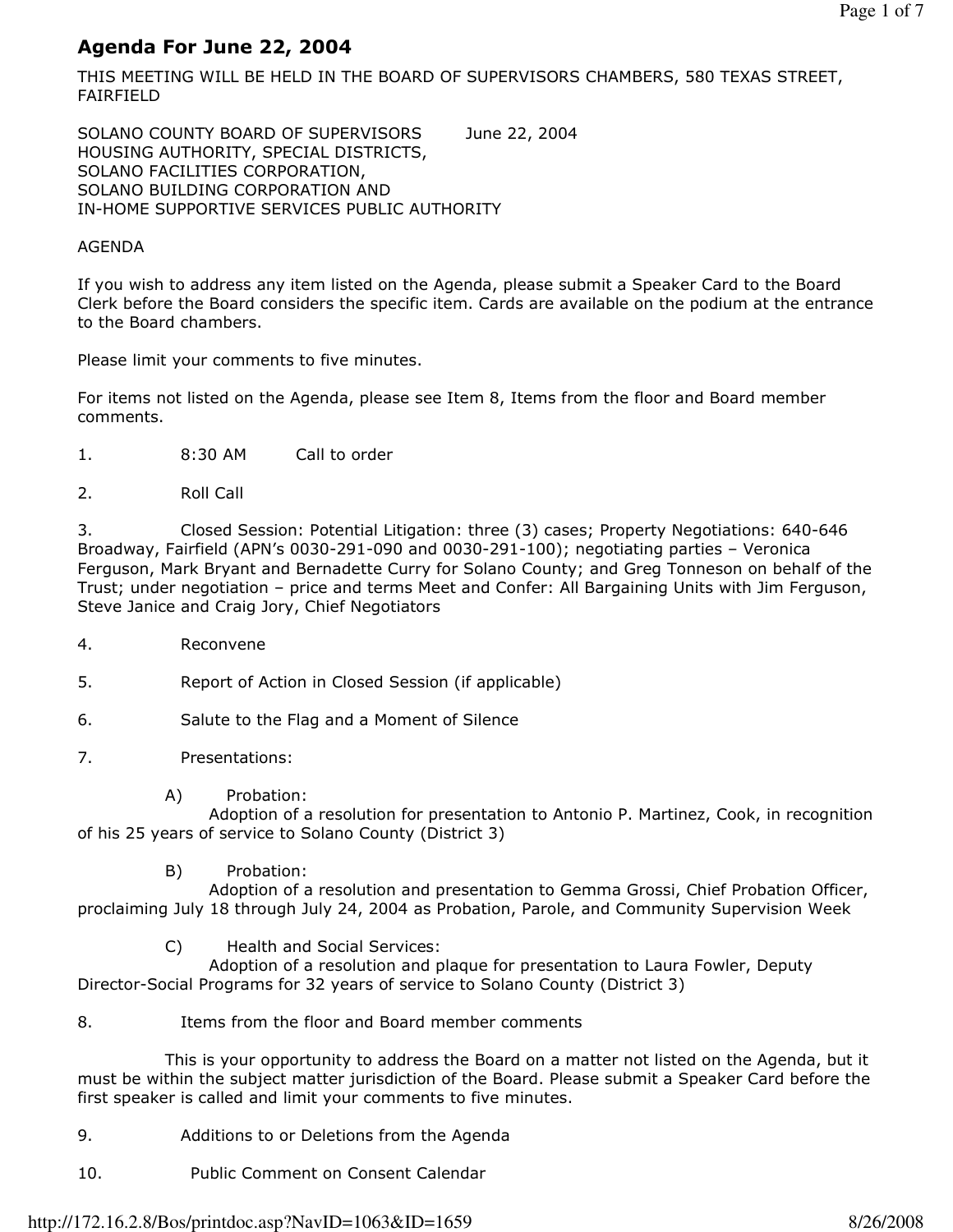Each speaker shall have 5 minutes to address any or all items on the Consent Calendar.

11. Approval of the Agenda

12. Approval of Consent Calendar

The Board considers all matters listed under the Consent Calendar to be routine and will adopt them in one motion. There will be no discussion on these items before the Board votes on the motion unless Board members request specific items be discussed and/or removed from the Consent Calendar.

#### CONSENT CALENDAR

#### GENERAL GOVERNMENT

13. Clerk of the Board of Supervisors: Approval of Minutes: Board of Supervisors June 1, 2004, June 8, 2004

#### 14. Board of Supervisors:

 A) Adoption of proclamations recognizing Scott Lamb, Jason Hixson, and Jason Pickett upon achieving Eagle Scout awards in the Boy Scouts of America organization (Supervisor Silva)

 B) Adoption of proclamation honoring the Egidio Family for 55 years of outstanding service to the Solano County Fair (Supervisor Silva)

 C) Adoption of proclamation honoring Duncan Miller on the occasion of his 83rd birthday and for his 40 years of community service in Solano County (Supervisor Vasquez)

#### 15. County Administrator:

 A) Approve appropriation transfer in amount of \$200,000 from General Fund Contingencies to Contribution to Public Safety (4/5 vote required); approval of appropriation transfer in amount of \$200,000 increasing expenditures/revenue in Other Public Defense (4/5 vote required)

Approve appropriation transfer in amount of \$33,000 to cover increased costs of legal representation for inmates of California Medical Facility and Solano State Prison and recognizing Unanticipated Revenue (4/5 vote required)

 C) First 5 Solano Children and Families Commission requests approval to extend contract with Child Haven, Inc. in maximum amount of \$743,722 for one year beginning July 1, 2004 through June 30, 2005; approval to extend contract with Children's Network in maximum amount of \$807,664 for one year beginning July 1, 2004 through June 30, 2005, both to provide services targeted to needs of children 0 to 5 years and their families

 D) First 5 Solano Children and Families Commission requests approval of Affordable Housing Affiliation contract for the period of August 1, 2003 through August 31, 2004 in maximum amount of \$75,000 for construction of 2,400 square foot child-care facility, Vallejo

 E) Ratify appointment of Jeffrey E. Thoma to position of Solano County Public Defender effective July 19, 2004 at an annual salary of \$153,168

#### 16. Auditor-Controller:

A) Accept report on examination of the books of the County Treasury as of March 22, 2004 with all funds totaling \$619,309,847

B) Accept audit report of Solano County Fair for the year ended December 31, 2003

C) Authorize the Auditor-Controller to process appropriation transfer to record budgetary accounts necessary for the Pension Obligation Bond proceeds and related issuance costs (4/5 vote required)

#### 17. County Counsel:

 A) Approve agreement in amount of \$65,000 with Huron Consulting Group to provide valuation services of Anheuser-Busch Brewery; authorize the County Administrator to execute the document and all amendments in accordance with the project budget

 B) Authorize County Administrator to negotiate and enter into an amendment to contract for legal services with Law Offices of David Ginn in amount not to exceed \$200,000 to complete pending litigation matters related to Solano County v. Lionsgate Corporation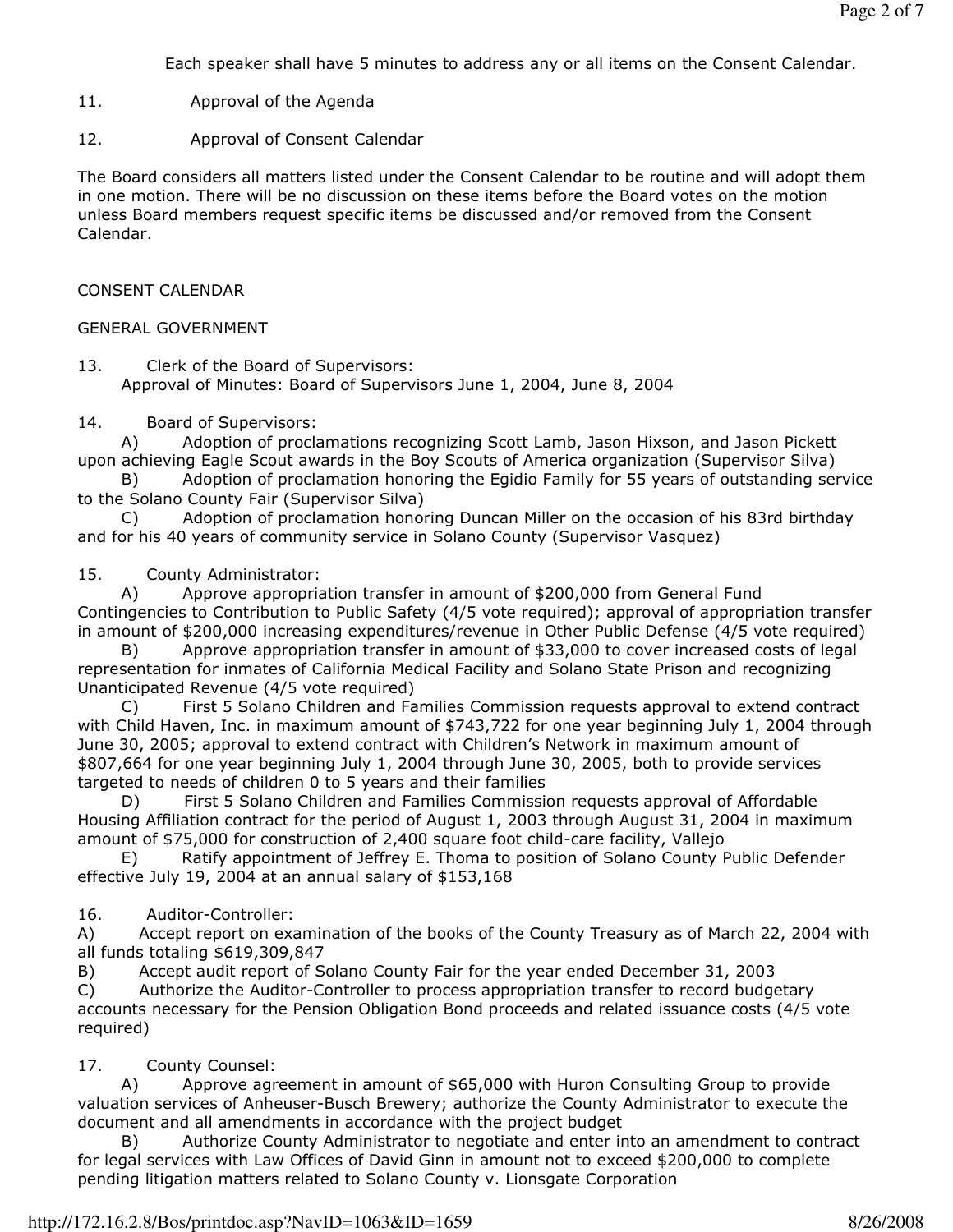C) Approve amendment in amount of \$110,000 to agreement with Barnes & Click, Inc. for total contract amount of \$200,000 to provide continuation of valuation services to Valero Refinery; authorize the County Administrator to execute the document

## 18. General Services:

 A) Approve request of the Sheriff's Department to designate memorial area near the entrance to the Coroner's Office for installation of a memorial bench and plaque in honor of Reserve Deputy John Sandlin

 B) Set date for a noticed/published hearing to consider adoption of a resolution confirming delinquent accounts for mandatory garbage collection, disposal, and recycling services in unincorporated areas of Vallejo and authorizing processing of real property liens for unpaid charges

Suggested date for noticed/published hearing: July 27, 2004, 9:00 a.m.

 C) Approve a 3-month extension to service agreement with Pacific Power Corporation, Fairfield, in amount not to exceed \$30,000 for a total maximum fee of \$115,000 to cover maintenance of County's Cogeneration Plant; authorize County Administrator to sign amendment to the agreement for the term July 1, 2004 through September 30, 2004

 D) Approve amendment to the Franchise Agreement with Vacaville Sanitary Service to provide garbage collection, disposal, and recycling services in the unincorporated areas of Vallejo from July 1, 2004 December 31, 2004

## HEALTH AND SOCIAL SERVICES

19. Health and Social Services

 A) Approve amendment in the amount of \$141,312 to Caminar PATH contract increasing contract payment limit to \$186,695 for the period ending September 30, 2004 to continue the Solano Transitional Opportunity Program (STOP), providing services for homeless adults with serious mental illness

 B) Approve third amendment to agreement with San Mateo County for the CAPI (Cash Assistance Program for Immigrants), requiring Solano County to advance to San Mateo County monthly cost of assistance payments until June 30, 2005

 C) Approve release of accountability for fixed assets as of June 30, 2004 with depreciated value of \$4,973 including computer equipment and 1997 Dodge van transferred out to non-county agencies)

 D) Approve amendments to contracts with Pharmatox, Inc. Outpatient Program, SSAC/Detox, SSAC/John's Place (SLE) Program, Healthy Partnerships Outpatient, Genesis House Residential, House of Acts Residential as outlined in the staff report for Bay Area Services Network Project (BASN) project for State parolees for FY2003/04

## 20. Children's Network:

 Adopt Solano County Children's Alliance proposed State Budget recommendations for 2004-05 and endorse the Alliance's positions on SB 1343, AB 2795, and AB 2013

# CRIMINAL JUSTICE

# 21. Probation:

 A) Adopt resolution authorizing Chief Probation Officer to submit sub-grant application to State Board of Corrections and execute sub-grant agreement to receive Solano County's \$15,000 distribution associated with Delinquency Prevention & Intervention Challenge Program for FY2004/05

 B) Adopt resolution approving FY2004/05 expenditure plan for funds received under California's Comprehensive Youth Services Act within State/Federal Temporary Assistance for Needy Families Program

 C) Approve renewal contract with Families First, Inc. in amount of \$133,500 for the period July 1, 2004 through June 30, 2005 for intensive in-home intervention services under the Promoting Safe and Stable Families Program; authorize County Administrator to execute any contract amendments

# 22. Sheriff/Coroner:

A) Appropriate \$81,930 in Unanticipated Revenue to the CAL-MMet (methamphetamine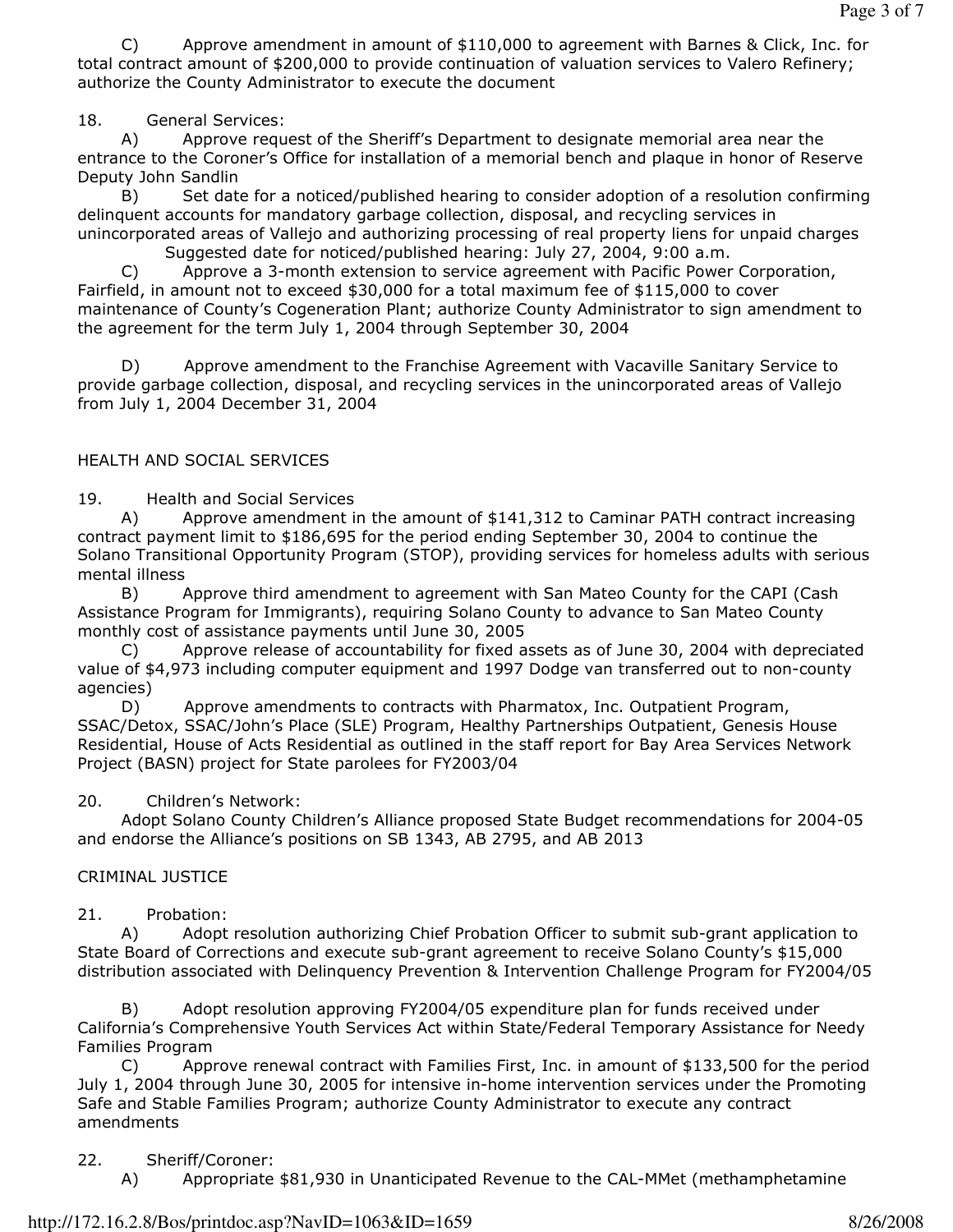enforcement) program for purchase of equipment to support drug enforcement activities (4/5 vote required)

 B) Approve 1-year contract renewal with Dr. Frank Scalercio in the amount of \$65,000 for the period July 1, 2004 to June 30, 2005 for specialized psychiatric services

 C) Approve transfer of \$140,000 from Reserve-Other (730) to Fund Balance Available (740) within Fund 241, Sheriff Civil Process Fees, to resolve operating deficit in Fund Balance Available (4/5 vote required)

#### 23. District Attorney:

 Adopt resolution authorizing District Attorney to apply for grant funds through State Department of Insurance for the Automobile Insurance Fraud Investigation and Prosecution Program in the amount of \$107,632 for FY2004/05

24. Public Defender/Conflict Defender:

 Approve agreement with Delta Agency in amount of \$263,850 to provide investigative services to the Conflict Defender's Office for the period of July 1, 2004 through June 30, 2007; authorize County Administrator to execute contract and any amendments

#### LAND USE/TRANSPORTATION

25. Resources Management:

 A) Approve Notice of Completion for Pleasants Valley Road Bridge at Pleasants Creek (Vacaville area), completed by Shasta Constructors, Inc. for final cost of \$1,568,055

 B) Authorize Director of Resources Management to negotiate and execute agreement with Tamara Attard et al regarding improvements to Gates Canyon Road (Vacaville area)

 C) Approve appropriation transfer in Revenue in amount of \$20,000 in Surveyor Engineer budget to offset increase in department's FY2003/04 budget for Engineer Services expenses (4/5 vote required)

 D) Approve appropriation transfer in Other Professional Services Revenue in the amount of \$37,770 to offset increase in department's FY2003/04 budget for Contracted Services for completion of Environmental Impact Report and administrative oversight of landfill expansions (4/5 vote required)

 E) Adoption of resolution approving and supporting City of Davis, City of Dixon, and University of California at Davis proposal to California Department of Conservation's California Farmland Conservancy Program and to U.S. Department of Agriculture's Farm and Ranch Land Protection Program for McConeghy Property Agricultural Conservation Easement

 F) Set date for a noticed/published hearing on Green Valley Open Space Maintenance District Assessments for FY2004/2005; adopt resolution directing preparation of Annual Engineer's Report; adopt Resolution of Intention to Order Improvements and Levy Assessments for Green Valley Open Space Maintenance District

Suggested date for noticed/published hearing: July 27, 2004 at 9:00 a.m.

#### **OTHER**

#### 26. Solano County Fair:

 Adopt resolution for County membership in California Fair Services Authority (CFSA) for purpose of permitting Solano County Fair Association (SCFA) to participate in CFSA's Workers' Compensation Risk Pooling Program

#### 27. Veterans Services:

Adopt resolution approving Records Retention Schedule for Department of Veterans Services

#### SPECIAL DISTRICTS GOVERNED BY THE BOARD OF SUPERVISORS:

Rural North Vacaville Water District

#### 28. Resources Management:

 Adopt resolution correcting assessments under the Rural North Vacaville Water District Assessment District No. 1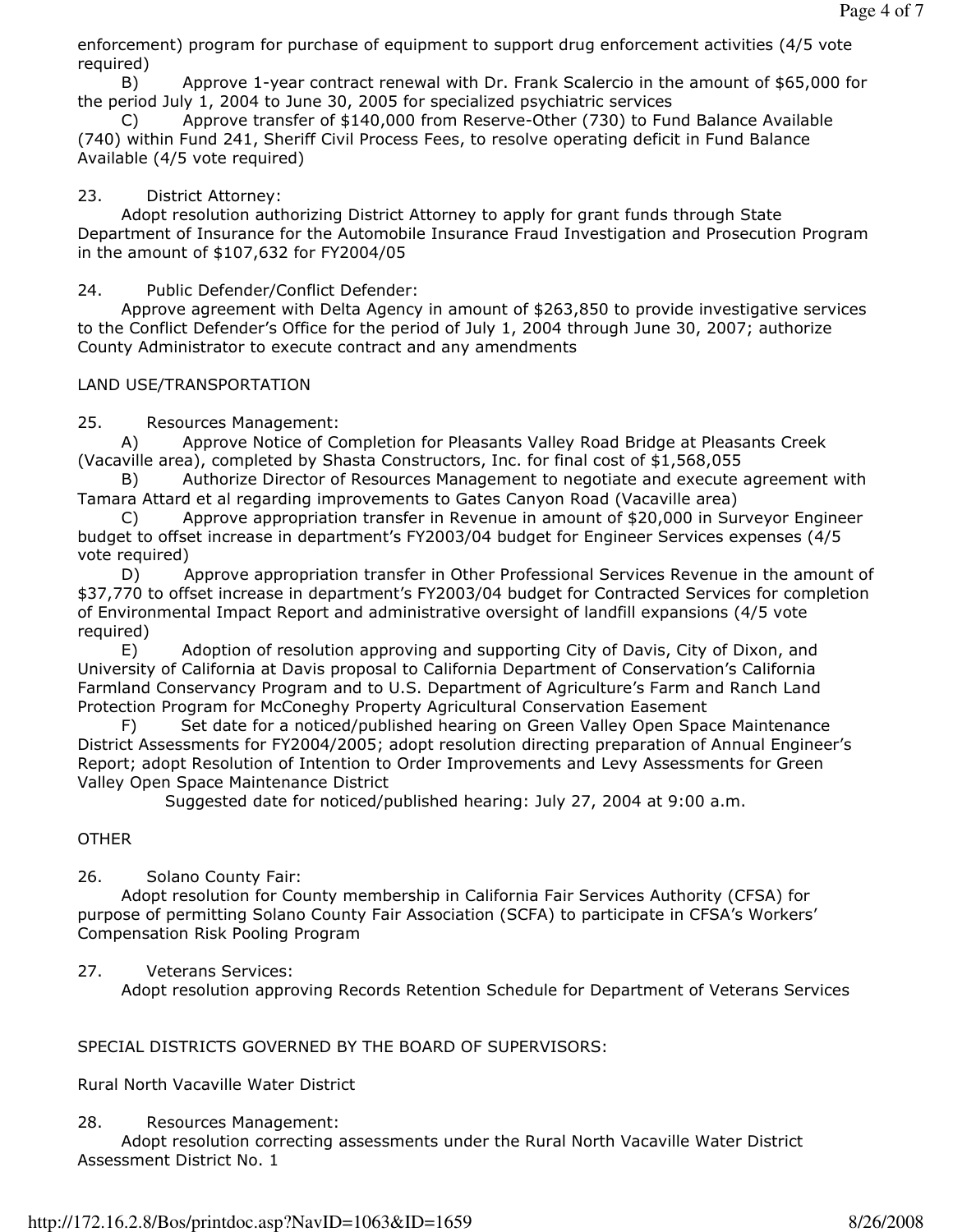29. East Vallejo Fire Protection District: Hold Quarterly Meeting: no business to conduct

#### SCHEDULED CALENDAR

30. Rescheduled Consent Items: (Items pulled from Consent Calendar above)

- A) E)
- $(B)$   $F)$
- $(C)$   $G)$
- D) H)

10:00 A.M. RECESS TO THE FOYER FOR RECEPTION WELCOMING JEFFREY E. THOMA, SOLANO COUNTY'S INCOMING PUBLIC DEFENDER

10:20 A.M. RECONVENE

#### GENERAL GOVERNMENT

31. County Administrator:

A) Receive a report by the Public Art Committee on the recommended artist for the commissioned art piece in the courtyard of the County Administration Center; receive a presentation by the selected artist on his concept for the art piece; approve the Art Committee's recommendation of the artist; authorize the County Administrator to sign a contract with the selected artist

B) Receive status report on legislation of importance to Solano County and take action as recommended

SB 1477 (Sher) Water Quality (Supervisor Kondylis)

 AB 382 (Correa) Tribal Tax Exempt Bonds (Supervisor Kromm), SB 1192 (Chesbro) Substance Related Disorder: Health Plan Coverage (Supervisor Kromm)

SB 1612 (Speier) Foster Parent Child Care (Supervisor Kromm)

AB 2082 (Ridley-Thomas) IHSS Authority: Los Angeles (Supervisor Kromm)

 AB 1983 (Wolk) Reclamation Board (Request opposition by Madera County Board of Supervisors)

C) Conduct a Board discussion regarding potential relocation of the Old Library Building at 601 Texas Street, Fairfield; receive information regarding potential relocation sites and estimated costs; receive information on potential alternatives for redesign of the public plaza adjacent to the Solano County Government Center

#### HEALTH AND SOCIAL SERVICES

32. Health and Social Services:

 Consider approval of FY2004/05 List of Contracts First Quarter Renewals as outlined in the staff report; authorization to terminate contracts to reflect reductions in funding; approve resolutions authorizing signature of certain agreements, memorandums of understanding and amendments; authorize Health and Social Services Director as signatory for fee for service contracts

#### CRIMINAL JUSTICE

33. Sheriff/Coroner:

 First reading of an ordinance adding Article V-Camping Regulations, Sections 19-60 to 19-60.6 of the Solano County Code, relating to camping or squatting within the unincorporated area of Solano County (waive reading of the ordinance by majority vote)

2:00 P.M.

LAND USE/TRANSPORTATION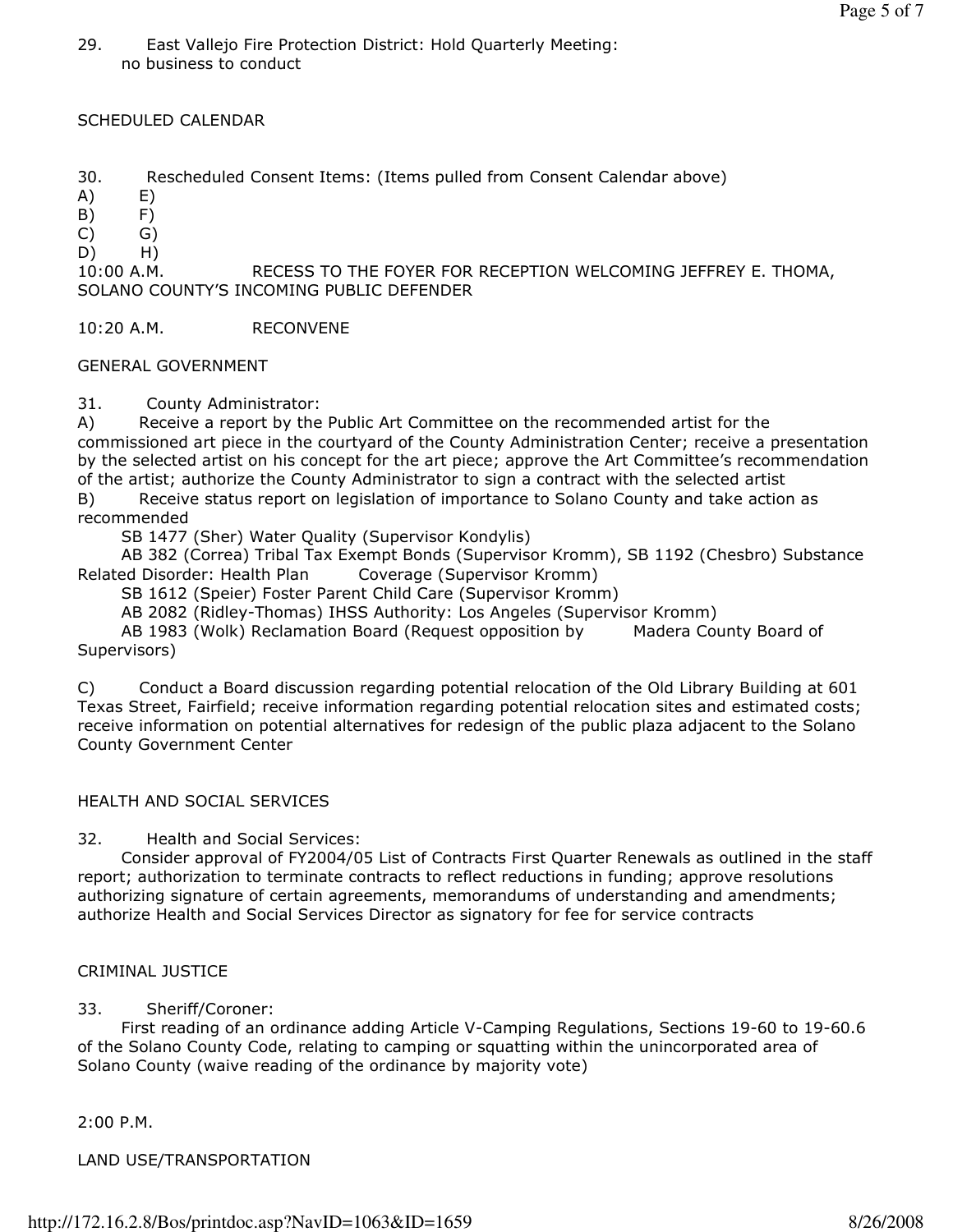### 34. Resources Management:

 Receive Solano Transportation Improvement Authority's Draft County Transportation Expenditure Plan for review and comment

35. Resources Management:

 A) First reading of an ordinance amending Solano County Code, Chapter 2, Article 3, Division 3, renaming the Aviation Advisory Committee as the Solano County Airport Land Use Commission, and adding Division 6 to that Article, creating the Nut Tree Airport Advisory Committee (waive reading of the ordinance by majority vote)

 B) Conduct a noticed/published hearing to consider approval of Rezoning Petition No. Z-03-06 of Voltaire Velarde to rezone approximately 1/2 acre of land located along Rockville Road, from Exclusive Agriculture (A-20) to Rural Residential (RR-5) to facilitate a lot line adjustment application; adopt the proposed ordinance enacting the amendment to rezone the subject property (waive reading of the ordinance by majority vote)

OTHER: None

## MISCELLANEOUS ITEMS

36. Appointments/Resignations to Boards and Commissions:

A) Health and Social Services:

 Confirm appointment of Parish Shepherd, Barbara Petersen, Elisa Haggard and reappointment of Doug Bumgarner, Eugene Korte to the Local Mental Health Board

B) Health and Social Services:

 Accept resignation of Laura Fowler as Solano County First 5 Commissioner for Health and Social Services and appoint Stephan Betz to this seat effective July 1, 2004 through July 1, 2007

C) Children's Network:

 Approve appointment of Bruce Sanders to the Solano Children's Alliance; reappoint Ana Dineen, Irene Lopez-Tauriac, Nancy Goodman, Gayla Reiter, Debbie Davis; accept resignation of Thomas C. Olsen and Norman Thompson

37. Adjourn: to June 28, 2004, 9:00 a.m., Solano County FY2004/05 Budget Hearings, Board of Supervisors Chambers, Fairfield

### MEETING CALENDAR

6/22 5:30 p.m. Vallejo Sanitation and Flood Control, 444 Santa Clara St., Vallejo 6/23 4:00 p.m. Local Mental Health Board, 275 Beck Ave., FF 6/28 9:00 a.m. Solano County FY2004/05 Budget Hearings, Board of Supervisors Chambers, 580 Texas St., FF 6/28 1:00 p.m. Solano County Child Care Planning Council, Children's Network Conference Room, 2320 Courage Dr., Suite 107, FF 7/1 10:00 a.m. Solano County Zoning Administrator, Environmental Management, 470 Chadbourne Rd., 2nd Floor, FF 7/1 1:00 p.m. BCDC, MetroCenter Auditorium, 101 Eighth St., Oakland //1 7:00 p.m. Solano County Planning Commission, Board of Supervisors Chambers, 580 Texas St., FF 7/6 6:30 p.m. Solano County Children and Families Commission, 2101 Courage Dr., Health & Human Services Center Multipurpose Room, FF 7/6 6:30 p.m. Solano County SIDS Advisory Committee, 300 Hospital Drive, Executive Conference Rm., Vallejo 7/7 9:30 a.m. BAAQMD, 939 Ellis St., San Francisco 7/7 1:00 p.m. ABAG Regional Planning Committee, MetroCenter Auditorium, 101 Eighth St., Oakland